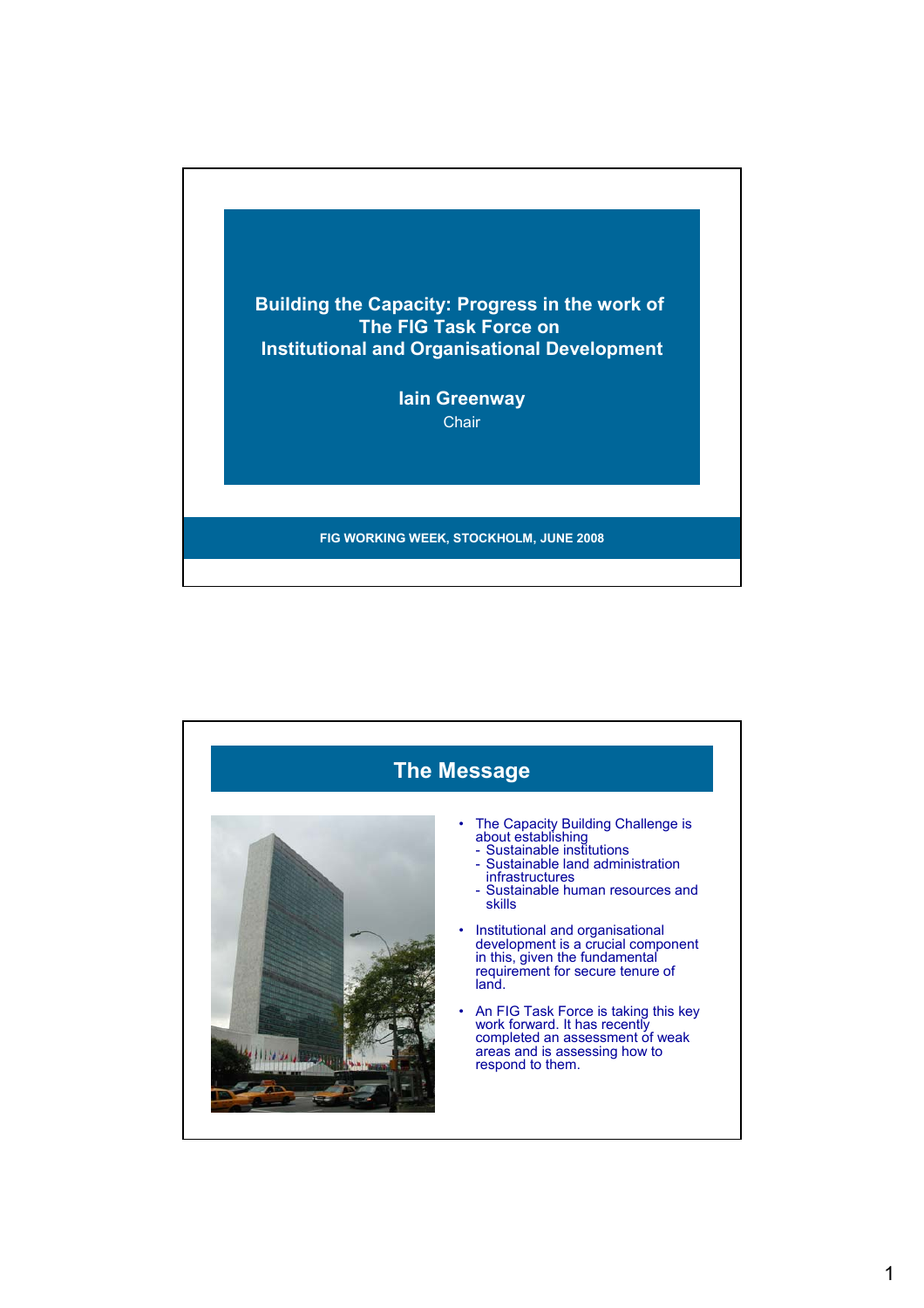# I. Background and context

# **Capacity Building – what is it ? …**

### • UN definition:

Capacity can be defined as the ability to of individuals and organisations or organisational units to perform functions effectively, efficiently, and sustainable

### • Three important aspects:

- Not a passive state but part of a continuing process
- Ensures that human resources and their utilisation are central
- Requires that the overall context is also a key consideration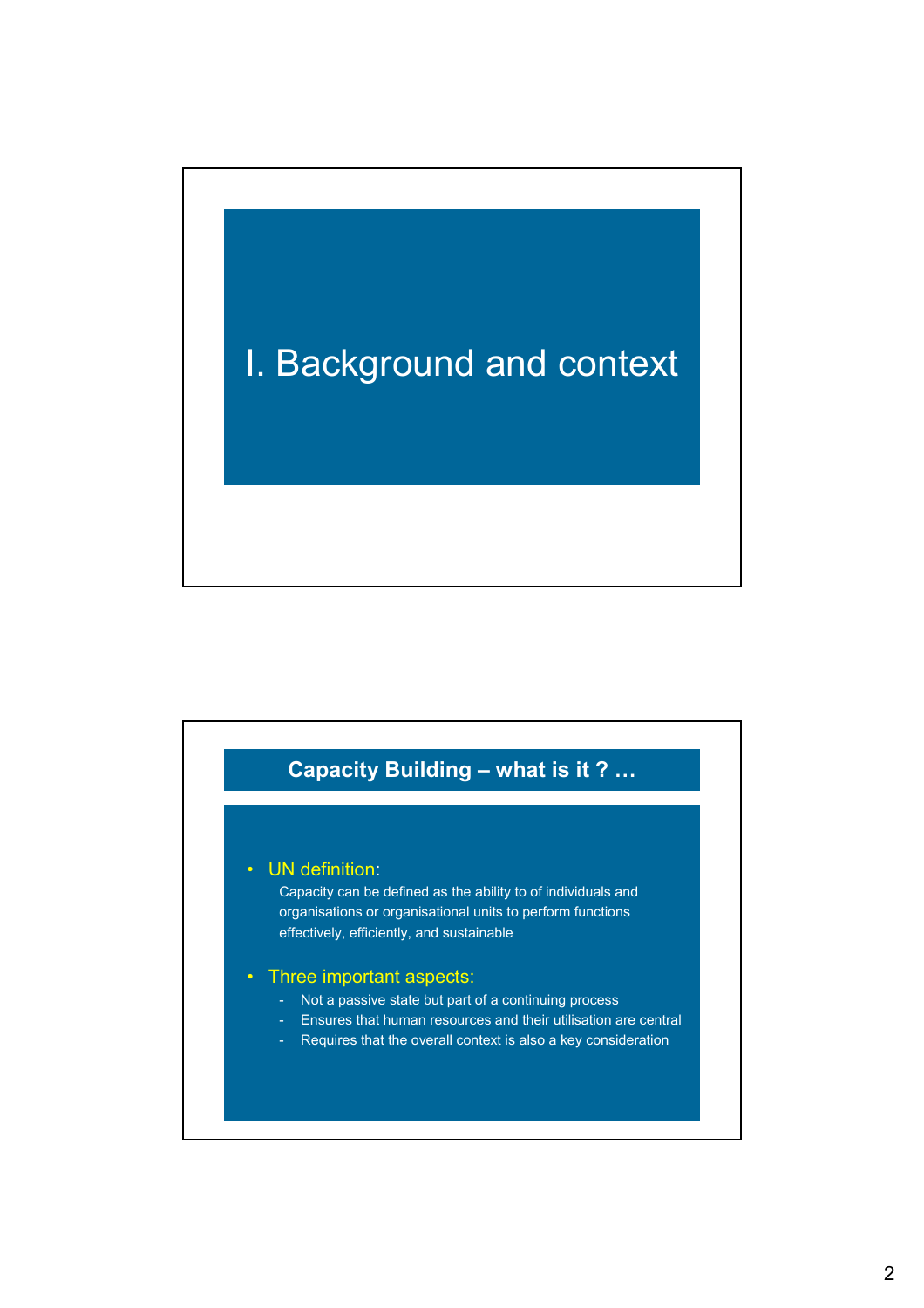

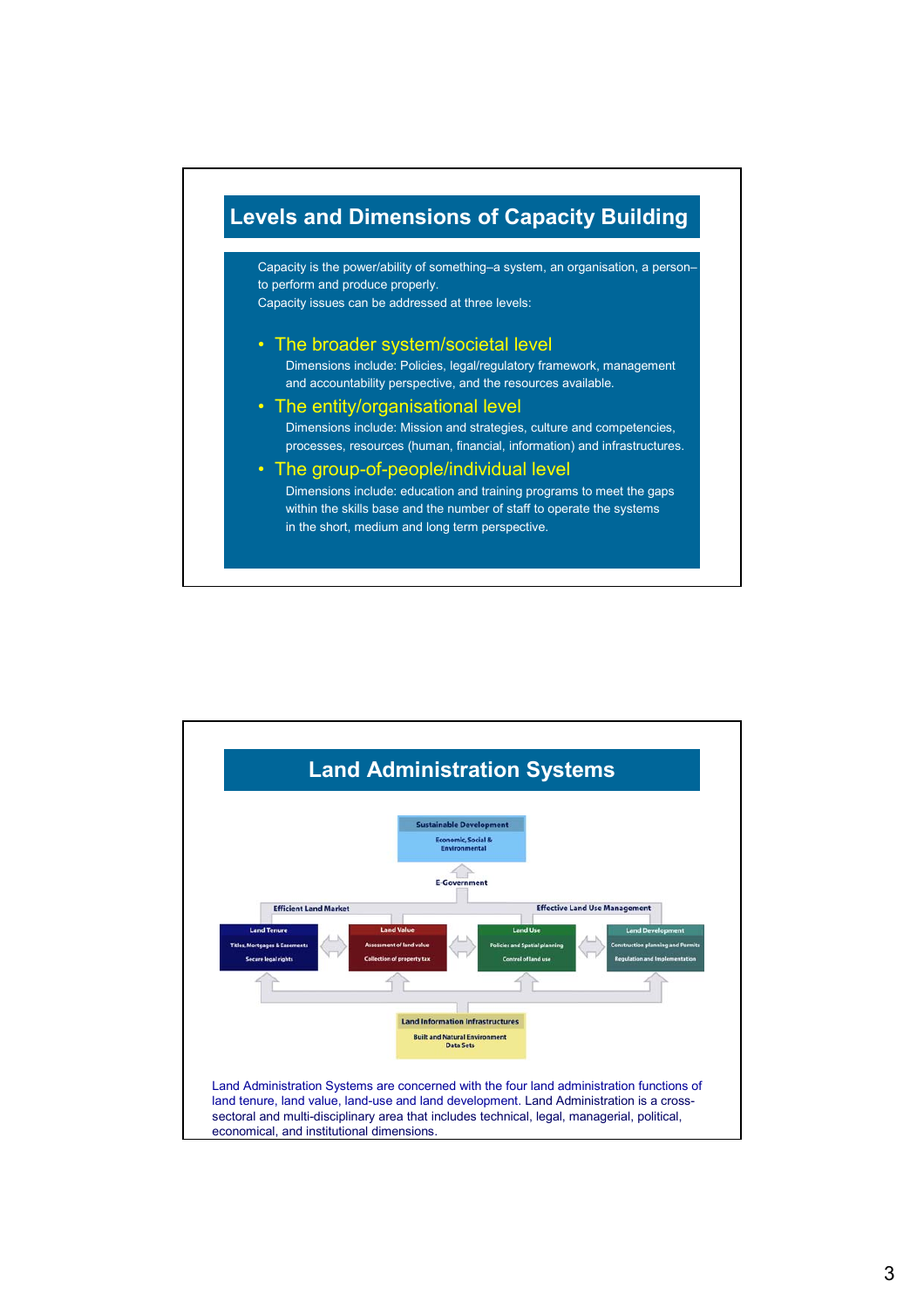

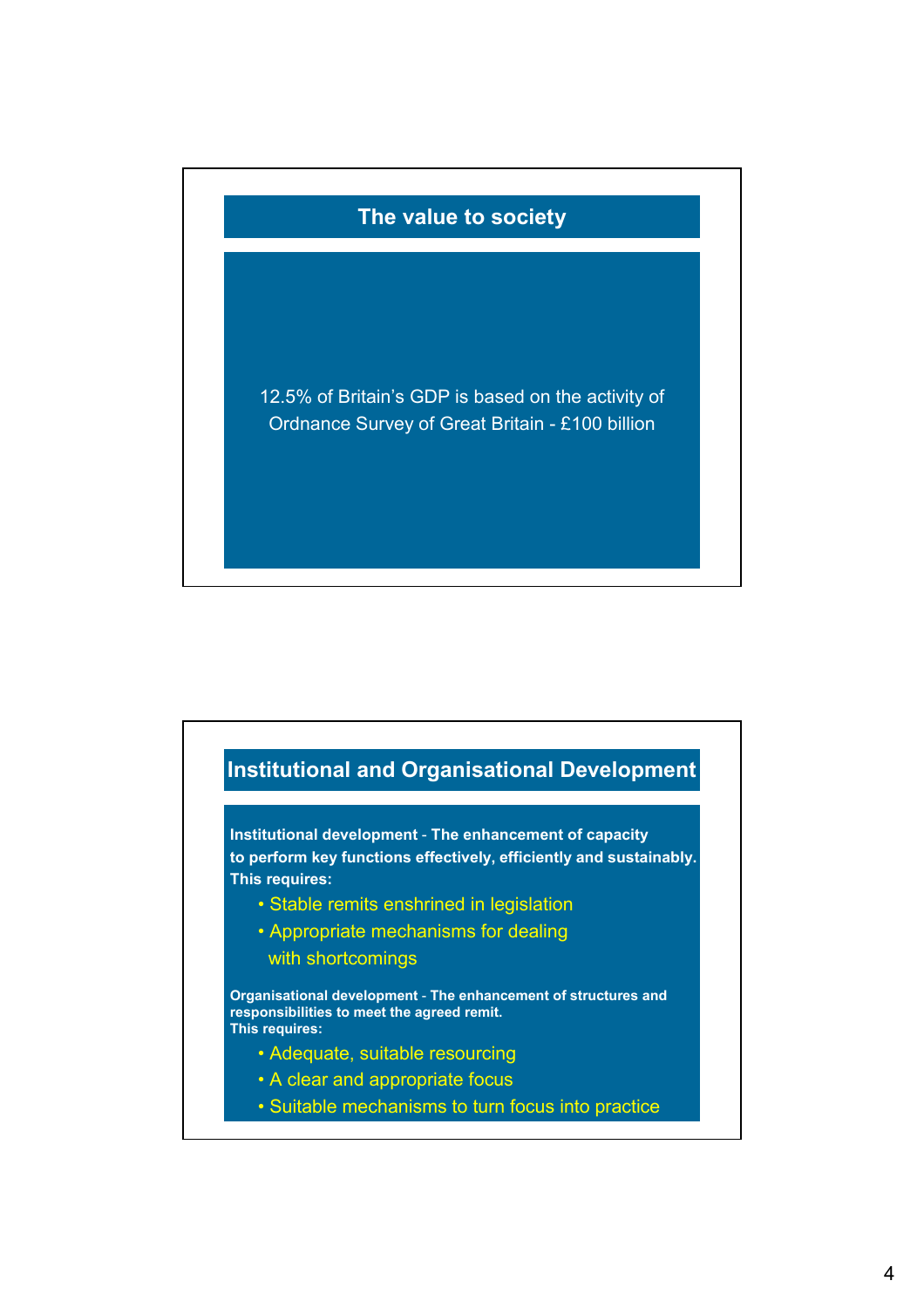

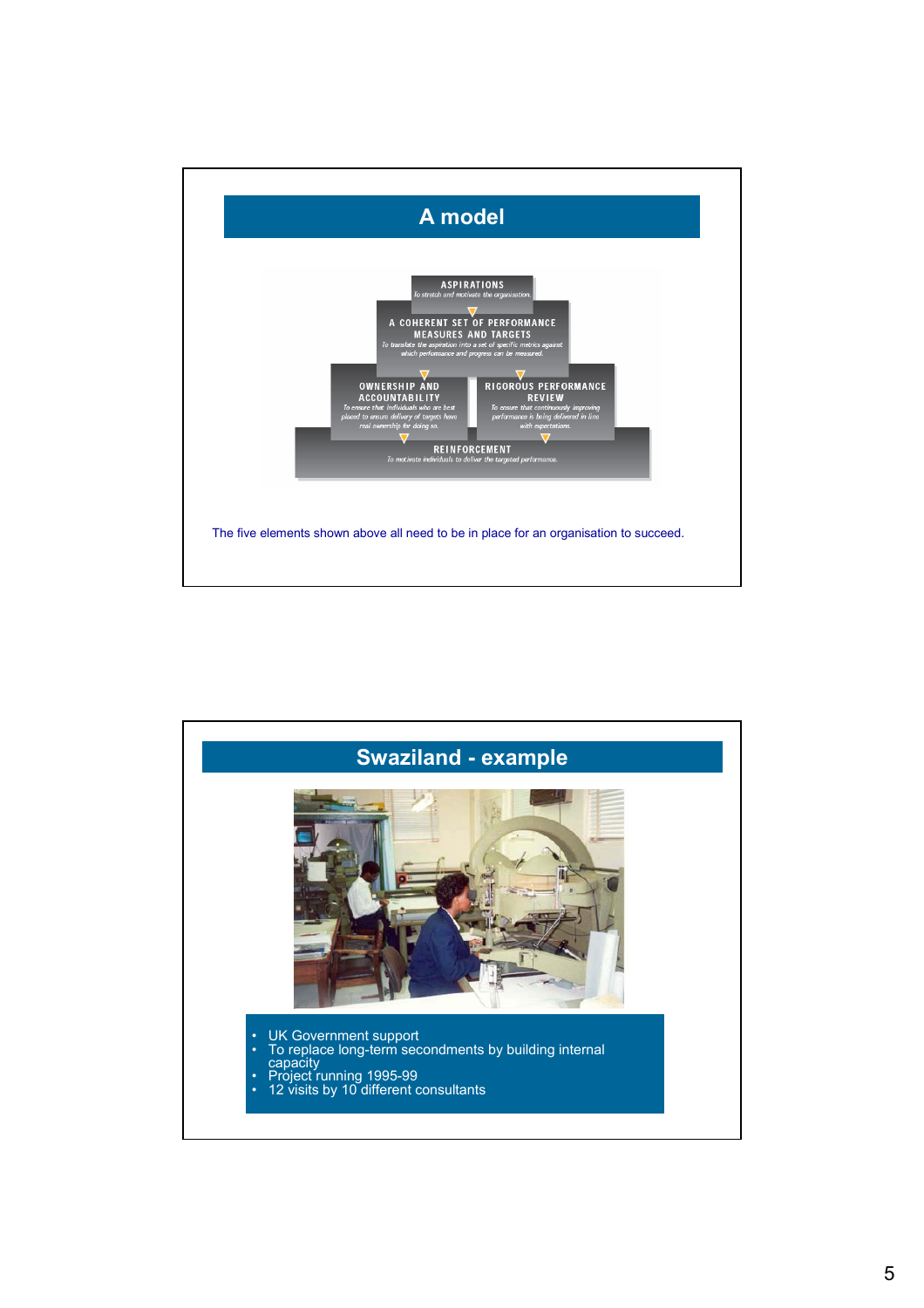

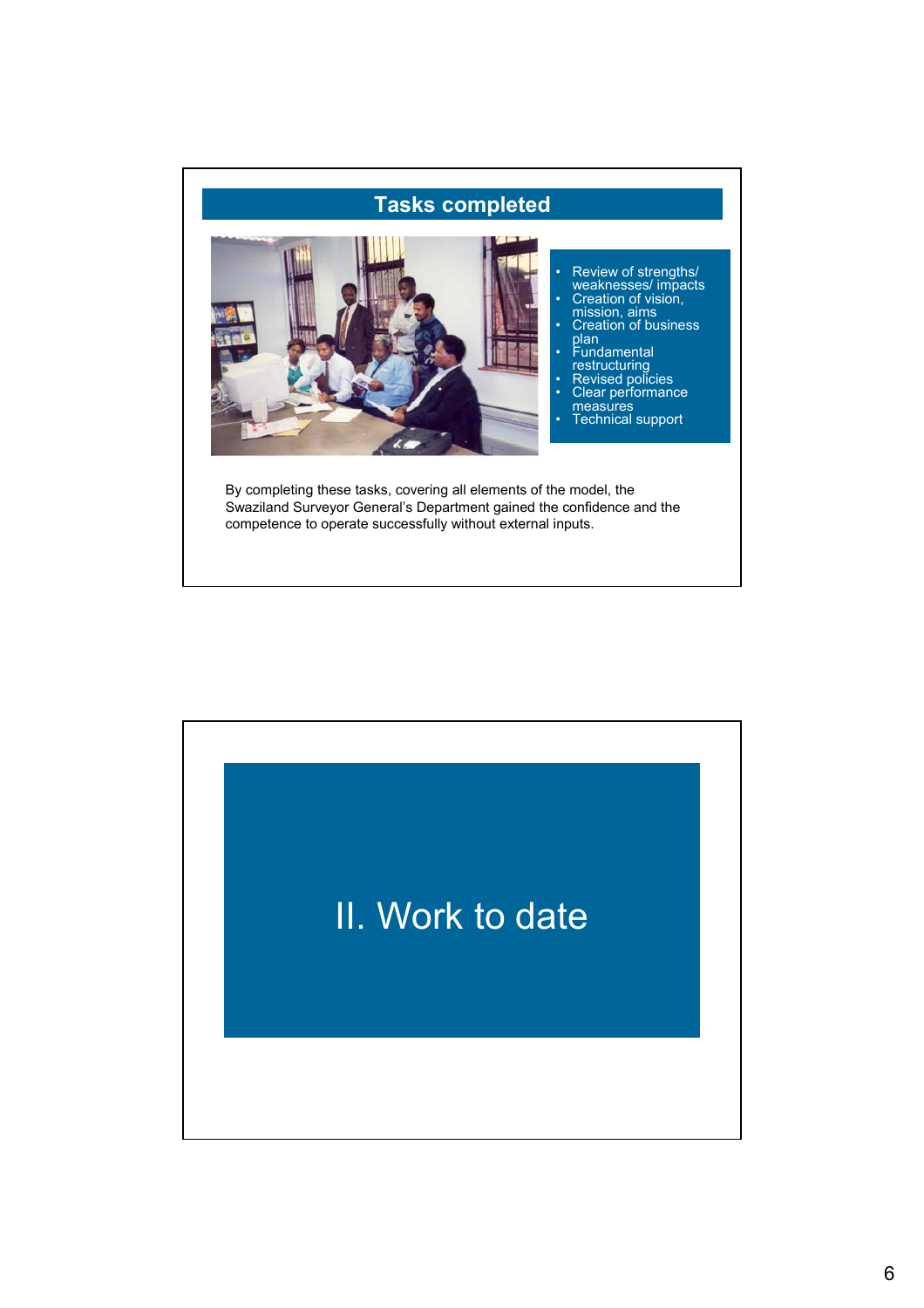

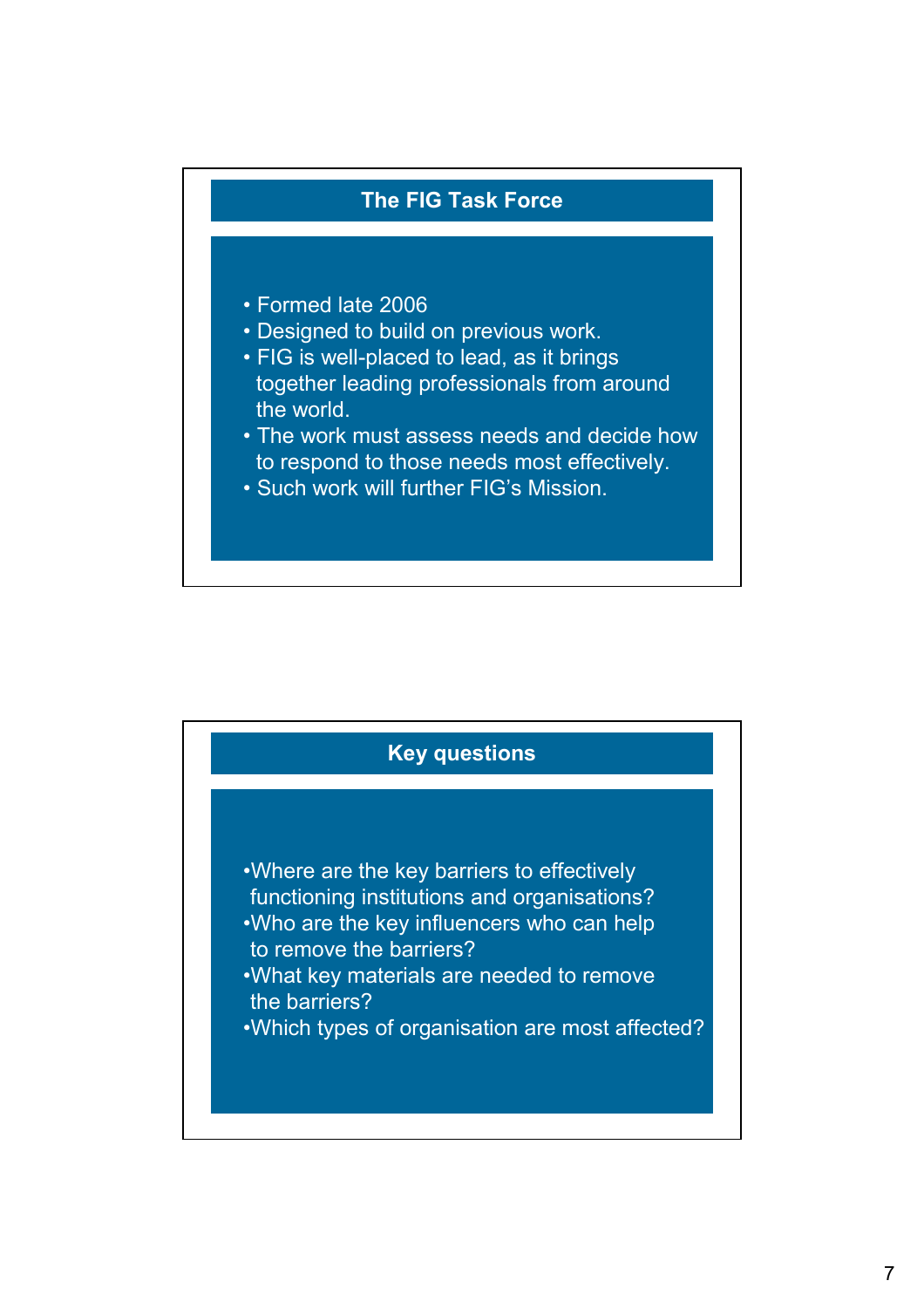

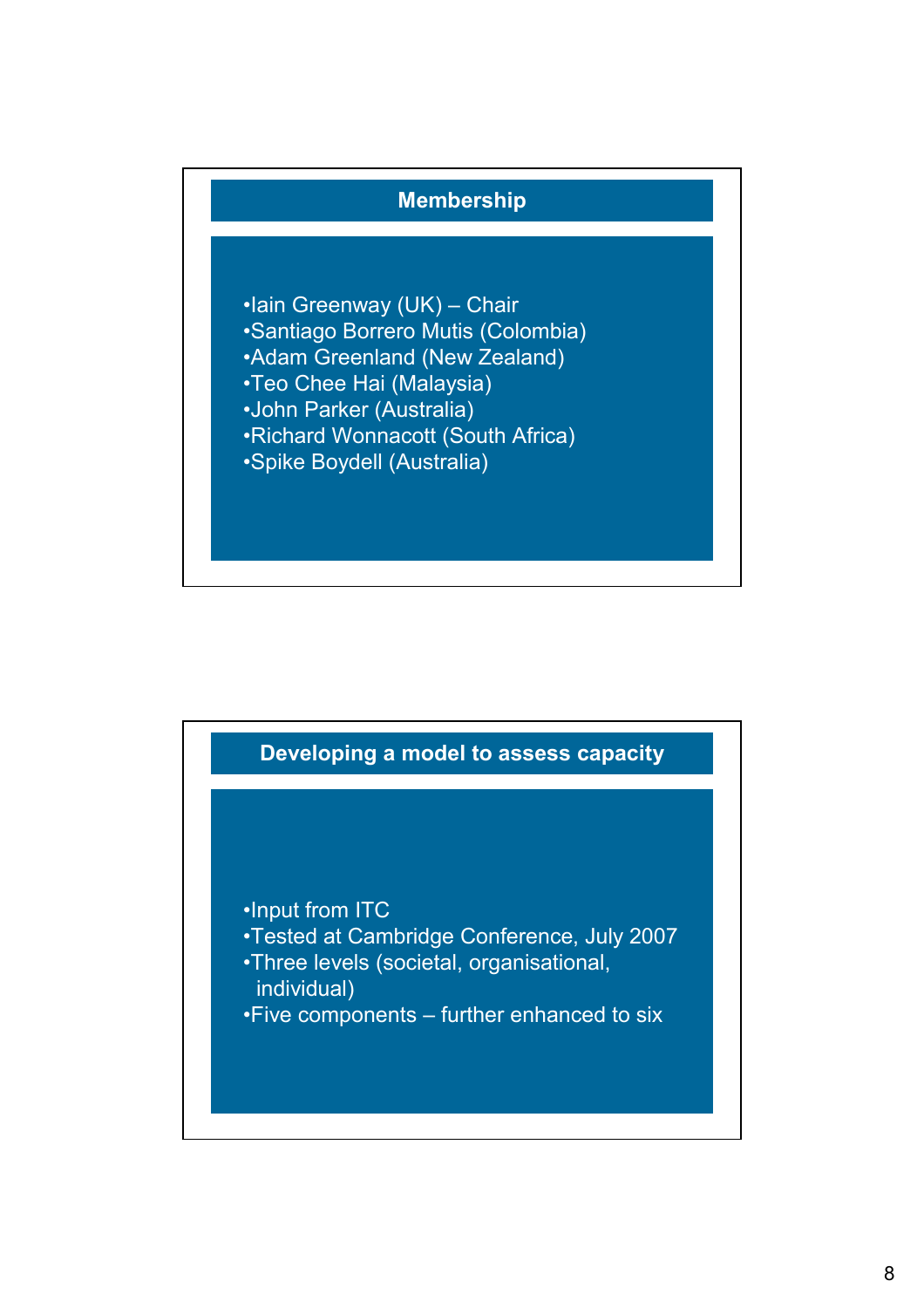## **The components**

•Development of appropriate policy/ legislation •Conversion into systems/ programmes

- •Splitting activity between stakeholders
- •Production of the necessary outputs
- •Effective use of the outputs
- •Effective learning and development

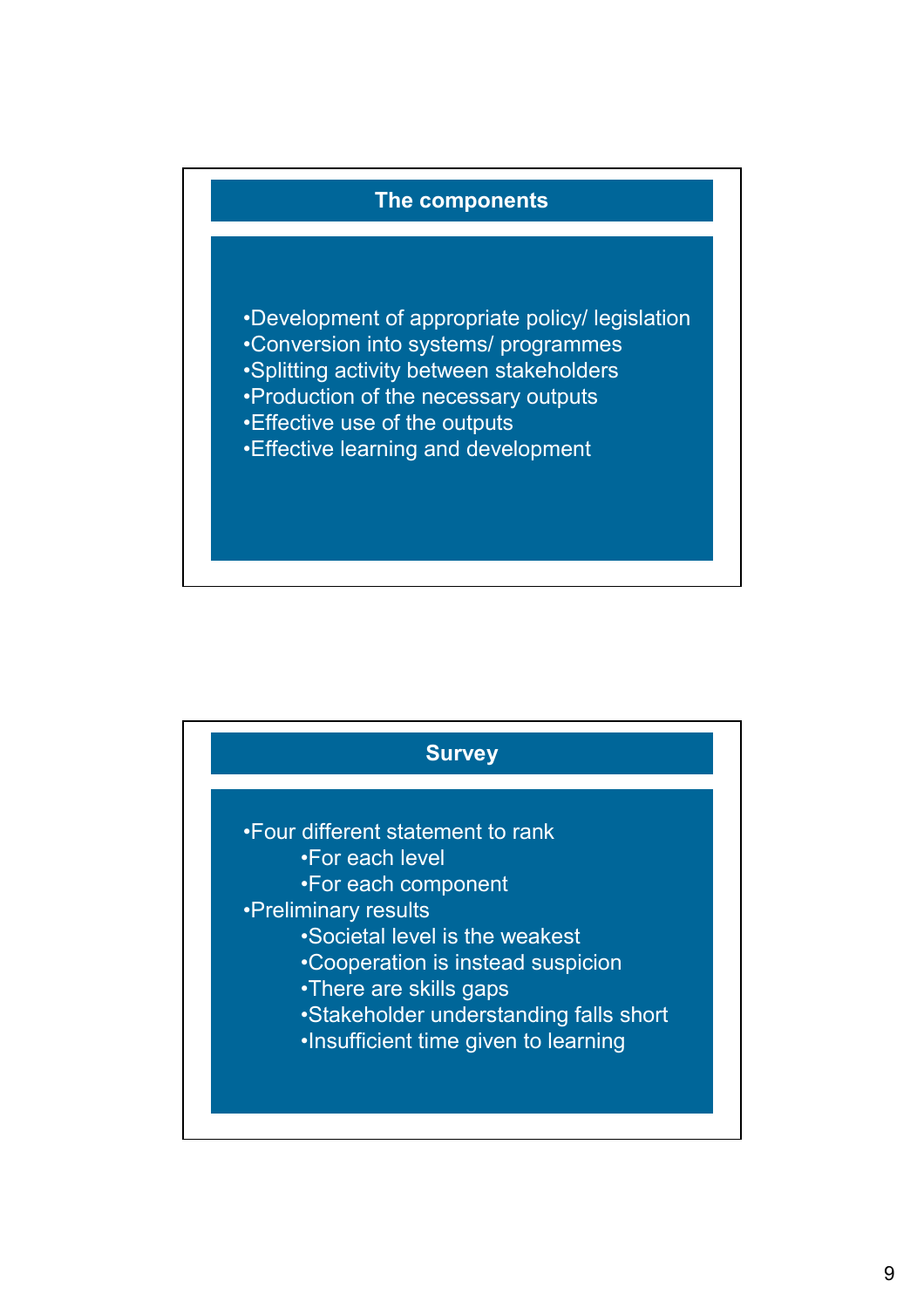